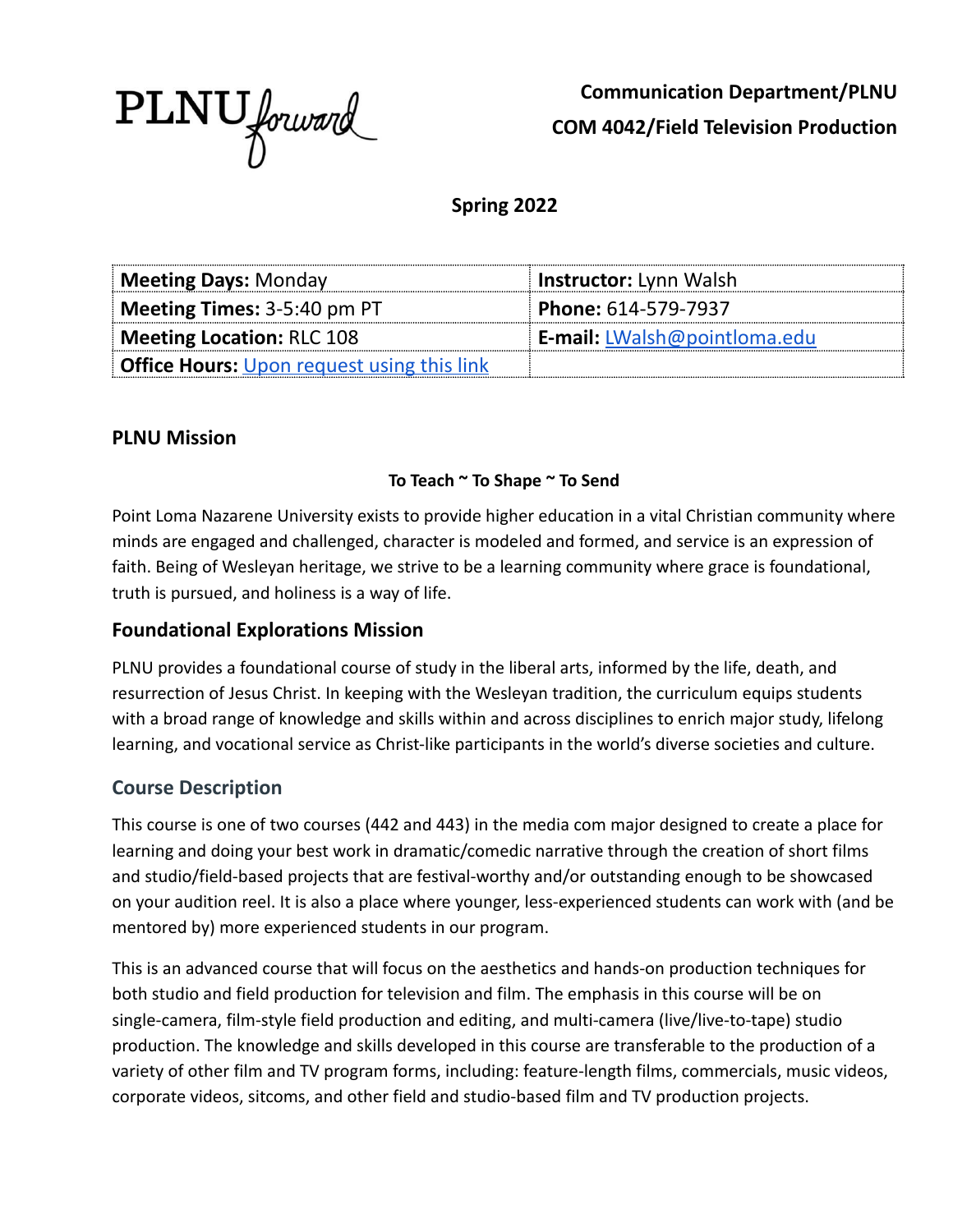## **Course Learning Outcomes**

- **Students will** display knowledge and skill in the film and/or television production process, including pre-production (producing, writing, story development), production (teleprompting, floor direction, engineering, etc.) and post-production (editing video and audio). This includes script acquisition/script writing and project planning, studio performer/actor staging, directing actors and studio cameras, audio, live-switching on lines/actions/reactions, etc., lighting, make-up, basic engineering.
- **Students will** gain the ability to present a pitch (to the entire class) for a large-group (4-6 students or more--depending on project scope, length, and complexity) film or television project -- to be produced this semester.
- **● Students will** create ethical, accurate and fair content using TV production tools by completing assignments and participating in class.
- **Students will** apply appropriate ethical and legal standards in all assignments by abiding by and learning ethical and legal requirements and suggestions.
- **Students will** think and speak freely in class, while respecting the opinions and thoughts of other students, the professor and any class visitors by listening and participating in class.
- **Students will** think critically by participating in class and asking questions whenever needed.

## **Course Requirements**

### *1. Students will be required to have access to editing software (preferably Adobe premier).*

#### *2. Students are also expected to have their own SD Card(s) with at least 64GB.*

This is an advanced course, which means you should already have mastered the basics of reporting, writing and editing television news and film content. My goal is to help you improve and give you the knowledge you need to hone those skills.

Attire: When reporting stories and producing content, students must dress as news professionals (no jeans, cutoffs, shorts, t-shirts, hats, etc.). Students appearing on camera during a newscast or for a news story must wear appropriate attire.

### **Course Credit Hour Information**

In the interest of providing sufficient time to accomplish the stated Course Learning Outcomes, this class meets the PLNU credit hour policy for a three-unit class. Specific details about how the class meets the credit hour requirement can be provided upon request.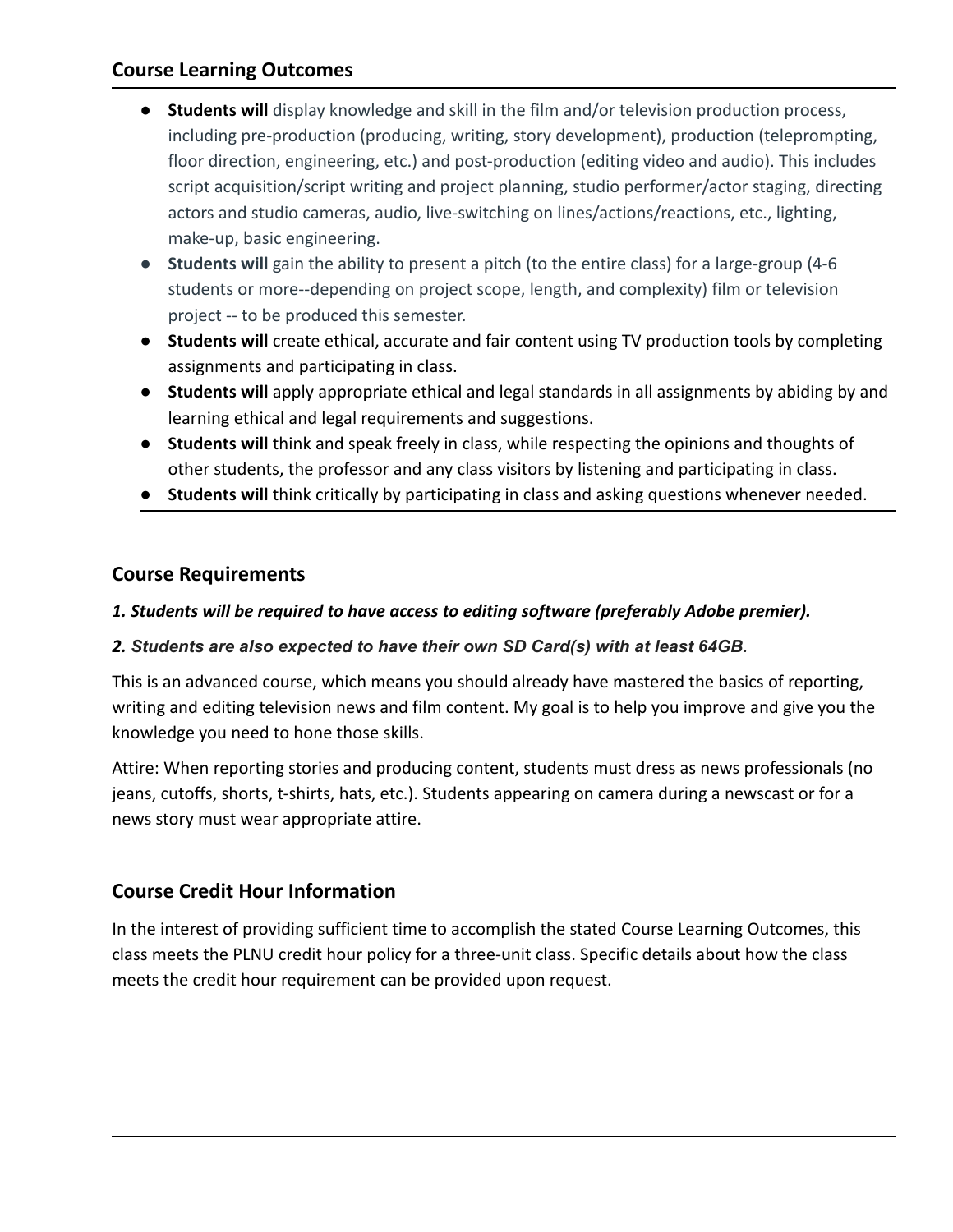# **Assessment And Grading**

Grades will be based on the completion of assignments and attendance.

| <b>ASSIGNMENT VALUES:</b>                  | <b>GRADE % SCALE:</b>          |
|--------------------------------------------|--------------------------------|
| Competencies Assignment (10 points)        | $A = 90 - 100$                 |
| TV/LIVE event Pitch Assignment (25 points) | $B = 80 - 89$<br>$C = 70 - 79$ |
| Location Scouting Assignment (50 points)   | $D=60-69$<br>$F = 0 - 59$      |
| Set Photo/Bio (50 points)                  |                                |
| Copyright Assignment (100 points)          |                                |
| Set Design Assignment (50 points)          |                                |
| <b>Commercial Assignment (50 points)</b>   |                                |
| Field Production Assignment (100 points)   |                                |
| Live Event Assignment (100 points)         |                                |
| Group TV Project (200 points)              |                                |
| Self/Group Evaluation (10 points)          |                                |
| Attendance/Participation (50 points)       |                                |

## **State Authorization**

State authorization is a formal determination by a state that Point Loma Nazarene University is approved to conduct activities regulated by that state. In certain states outside California, Point Loma Nazarene University is not authorized to enroll online (distance education) students. If a student moves to another state after admission to the program and/or enrollment in an online course, continuation within the program and/or course will depend on whether Point Loma Nazarene University is authorized to offer distance education courses in that state. It is the student's responsibility to notify the institution of any change in his or her physical location. Refer to the map on State Authorization to view which states allow online (distance education) outside of California.

### **Incompletes And Late Assignments**

All assignments are to be submitted/turned in by the beginning of the class session when they are due—including assignments posted in Canvas. If assignments are submitted late, five points are automatically deducted each day the assignment is overdue.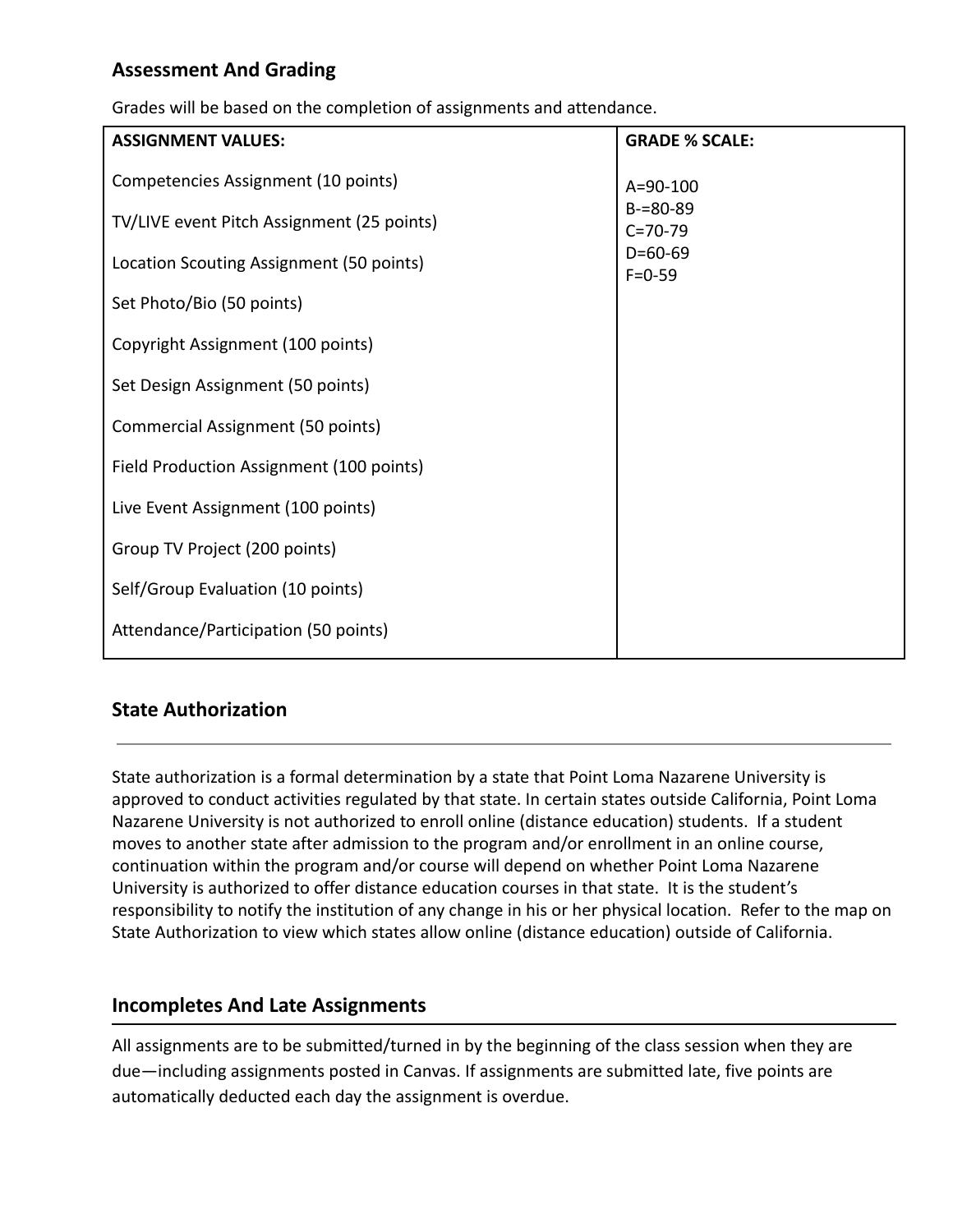# **PLNU Copyright Policy**

Point Loma Nazarene University, as a non-profit educational institution, is entitled by law to use materials protected by the US Copyright Act for classroom education. Any use of those materials outside the class may violate the law.

## **PLNU Academic Honesty Policy**

Students should demonstrate academic honesty by doing original work and by giving appropriate credit to the ideas of others. Academic dishonesty is the act of presenting information, ideas, and/or concepts as one's own when in reality they are the results of another person's creativity and effort. A faculty member who believes a situation involving academic dishonesty has been detected may assign a failing grade for that assignment or examination, or, depending on the seriousness of the offense, for the course. Faculty should follow and students may appeal using the procedure in the University Catalog. See [Academic Policies](http://catalog.pointloma.edu/content.php?catoid=18&navoid=1278) for definitions of kinds of academic dishonesty and for further policy information.

Work produced or created for previous classes, jobs, internships, projects, etc. will not be accepted for assignments in this class.

## **PLNU Academic Accommodations Policy**

If you have a diagnosed disability, please contact PLNU's Disability Resource Center (DRC) within the first two weeks of class to demonstrate need and to register for accommodation by phone at 619-849-2486 or by e-mail at [DRC@pointloma.edu.](mailto:DRC@pointloma.edu) See [Disability Resource Center](http://www.pointloma.edu/experience/offices/administrative-offices/academic-advising-office/disability-resource-center) for additional information.

## **PLNU Attendance And Participation Policy**

Regular and punctual attendance at all synchronous class sessions is considered essential to optimum academic achievement. If the student is absent for more than 10 percent of class sessions (virtual or face-to-face), the faculty member will issue a written warning of de-enrollment. If the absences exceed 20 percent, the student may be de-enrolled without notice until the university drop date or, after that date, receive the appropriate grade for their work and participation. In some courses, a portion of the credit hour content will be delivered asynchronously and attendance will be determined by submitting the assignments by the posted due dates. See Academic Policies in the Undergraduate Academic Catalog. If absences exceed these limits but are due to university excused health issues, an exception will be granted.

#### **Asynchronous Attendance/Participation Definition**

A day of attendance in asynchronous content is determined as contributing a substantive note, assignment, discussion, or submission by the posted due date. Failure to meet these standards will result in an absence for that day. Instructors will determine how many asynchronous attendance days are required each week.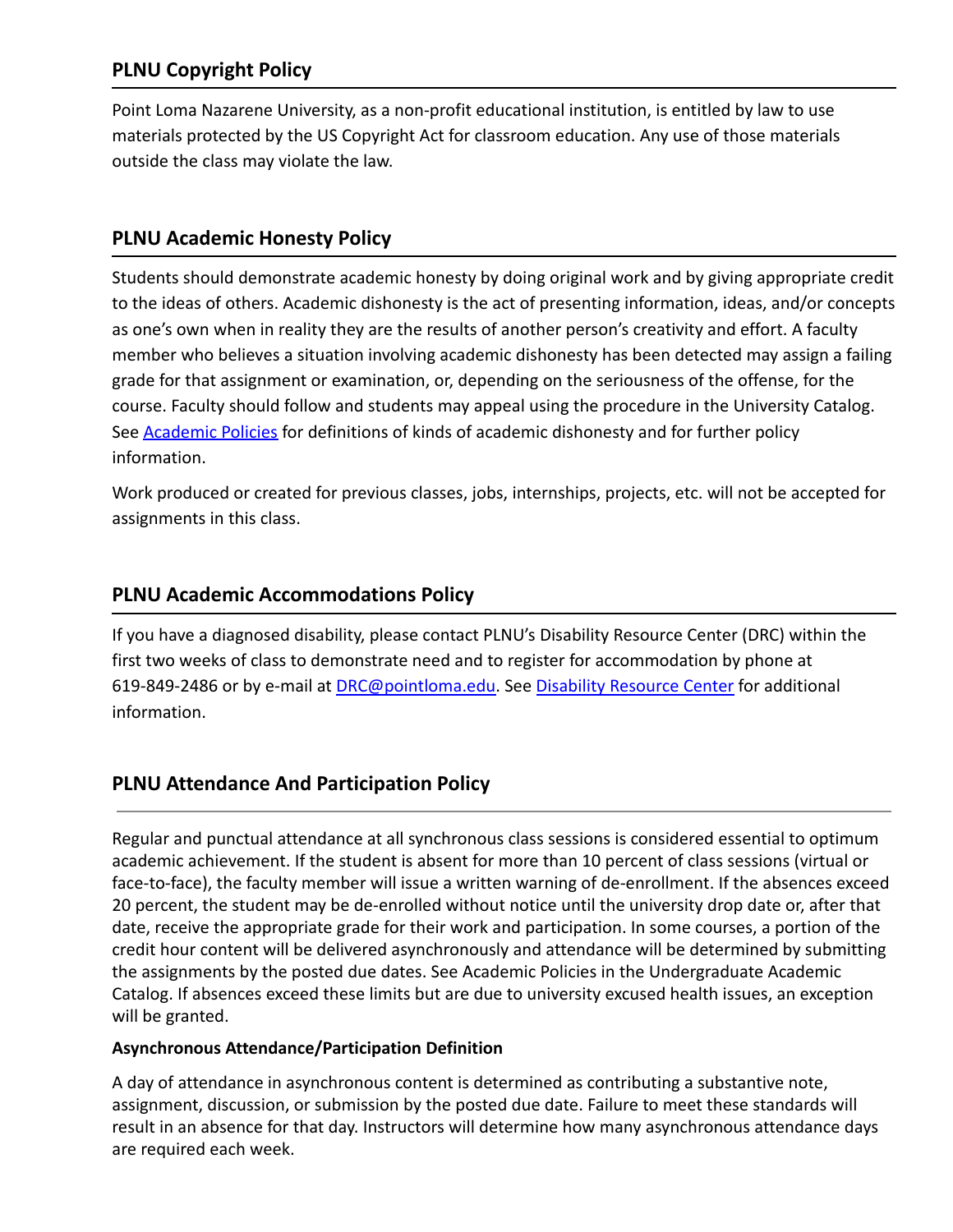## **Use Of Technology**

In order to be successful in the online environment, you'll need to meet the minimum technology and system requirements; please refer to the Technology and System Requirements information. Additionally, students are required to have headphone speakers compatible with their computer available to use. If a student is in need of technological resources please contact student-tech-[request@pointloma.edu](mailto:request@pointloma.edu). Problems with technology do not relieve you of the responsibility of participating, turning in your assignments, or completing your classwork.

#### **Course Assignments**

### **Competencies Assignment**

**Description:** Complete the Point TV Competencies sheet.

Requirements: Make a copy of [this Google document](https://docs.google.com/document/d/1I2jVIj-85rw0xV7UqYMqBI3Lv5V6ElNcbYN7cnEq1UY/edit?usp=sharing) and answer "yes" or "no" to each of the listed tasks. A "yes" answer signifies you understand the task and can confidently complete it on your own. A "no" answer signifies you do not understand the task or are not confident you could complete the task on your own. *Note: A "no" answer will not negatively impact your grade on the assignment.*

## **TV/Live Event Pitch Assignment**

**Description:** Present an idea for a TV/Documentary project and LIVE event

**Requirements:** All students are required to pitch an idea for a group TV/Documentary project. The pitch should include details like:

- Storyline
- Characters
- Location
- Required Equipment
- Required Positions

The pitch for the LIVE event, should include information about location, date and time of the event.

The pitches will be evaluated by the class and voted on. The pitches with the highest number of votes will be turned into video projects this semester. In total, three video projects and one live event will be completed. One of the video projects has to be documentarry/non-fiction.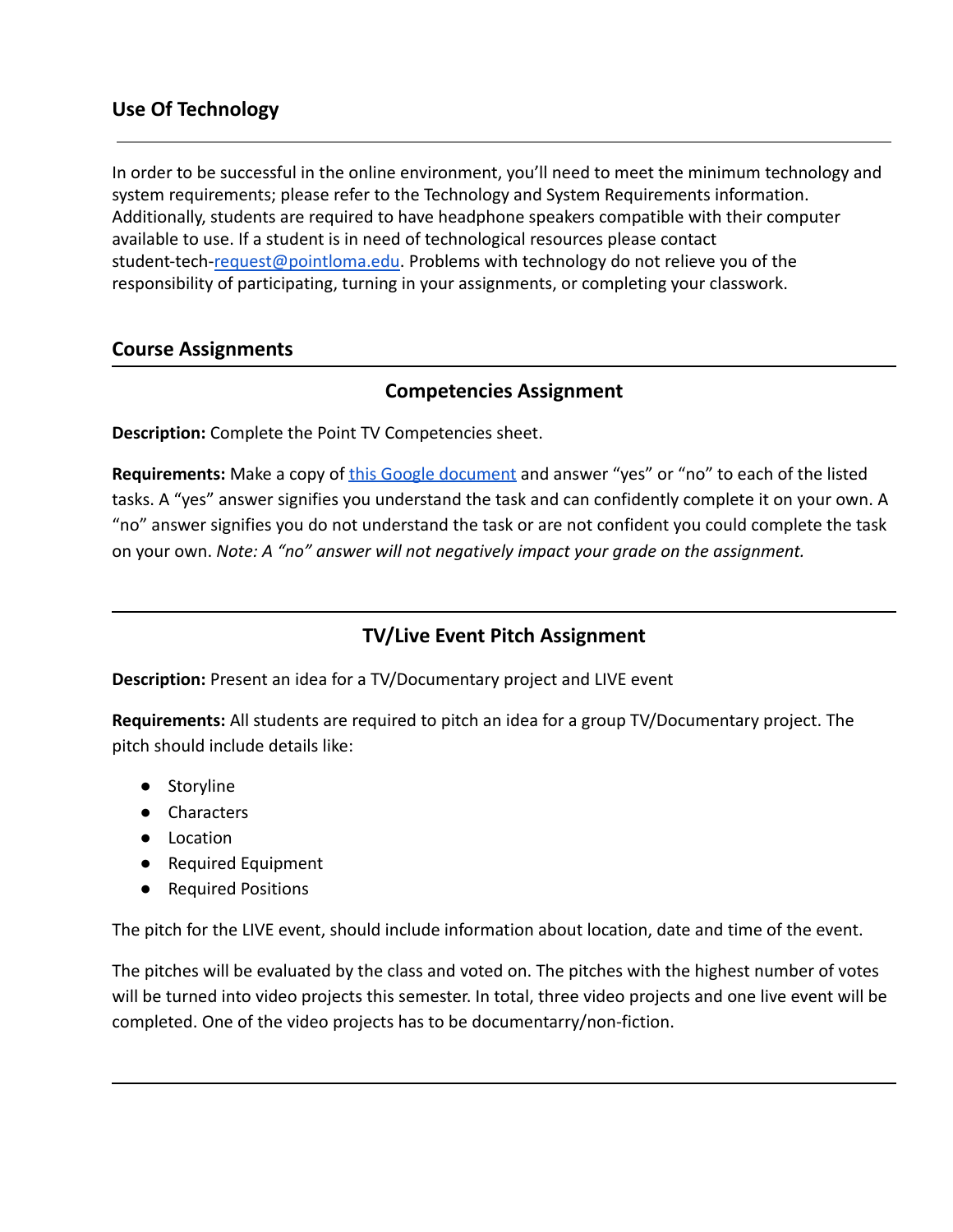# **Location Scouting Assignment**

**Description:** Find a location (preferably near or on the PLNU campus) and examine the possibility of this place being used for a shoot or interview. Now, imagine you were using this location for a shoot or film.

#### **Part 1: (25 points)**

**Requirements**: The goal is for you to visit this location in-person and spend time in the space so you can be prepared to discuss the following:

- The lighting (will it change much during the day? If so, how? Are there preferred times of day to shoot?)
- Depth relationships and interesting compositions
- Camera angles, framings, etc.
- Patterns of light and shadow
- What types of interview would you conduct here?
- Do you need permission to shoot here? If so, who do you contact?

Submit **a written description** (2-3 pages) about this place, based on what you see, hear and experience. Do not interview anybody. This is a writing exercise designed as 'pre-production' research.

**Complete [this location form](https://docs.google.com/forms/d/e/1FAIpQLSf-y1eSo4dc-y3wdeDKXZa5zREl7EfwuO5knso8QX1xWhvesw/viewform?usp=sf_link)** to be kept by PLNU studio staff for future use.

#### **Part 2: (25 points)**

**Requirements:** Pitch this location to the class. Everyone will be required to share where the location is and why it would make a good location for a shoot. Think creatively for the presentation. Sell it to us. Writing about a location is one thing, but can you SHOW us why it would make a great location for a shoot?

## **Set Photo/Bio**

**Description:** Take a photo of yourself "on set" for the Point TV Instagram account.

**Requirements:** Take a photo of yourself "on set" to be used on the Point TV Instagram account. The goal is to show you working "behind the scenes" for Point TV (this class). These photos can be a selfie of you using the camera, socially distanced shooting an interview, scouting a location, etc. In addition to submitting the **photo** for the assignment, you will be expected to submit a **caption** to be used with the photo and **write a bio** for yourself. Some examples of bios are below.

- [KPRC "Meet the Team"](https://www.click2houston.com/team/)
- [Include your mission](https://medium.com/trusting-news/what-would-happen-if-every-journalist-defined-their-mission-e85738df31dd)
- [News Tribune Bio \(and social share\)](https://www.facebook.com/newstribune/photos/a.10150090854247162/10155920280092162/?type=3&theater)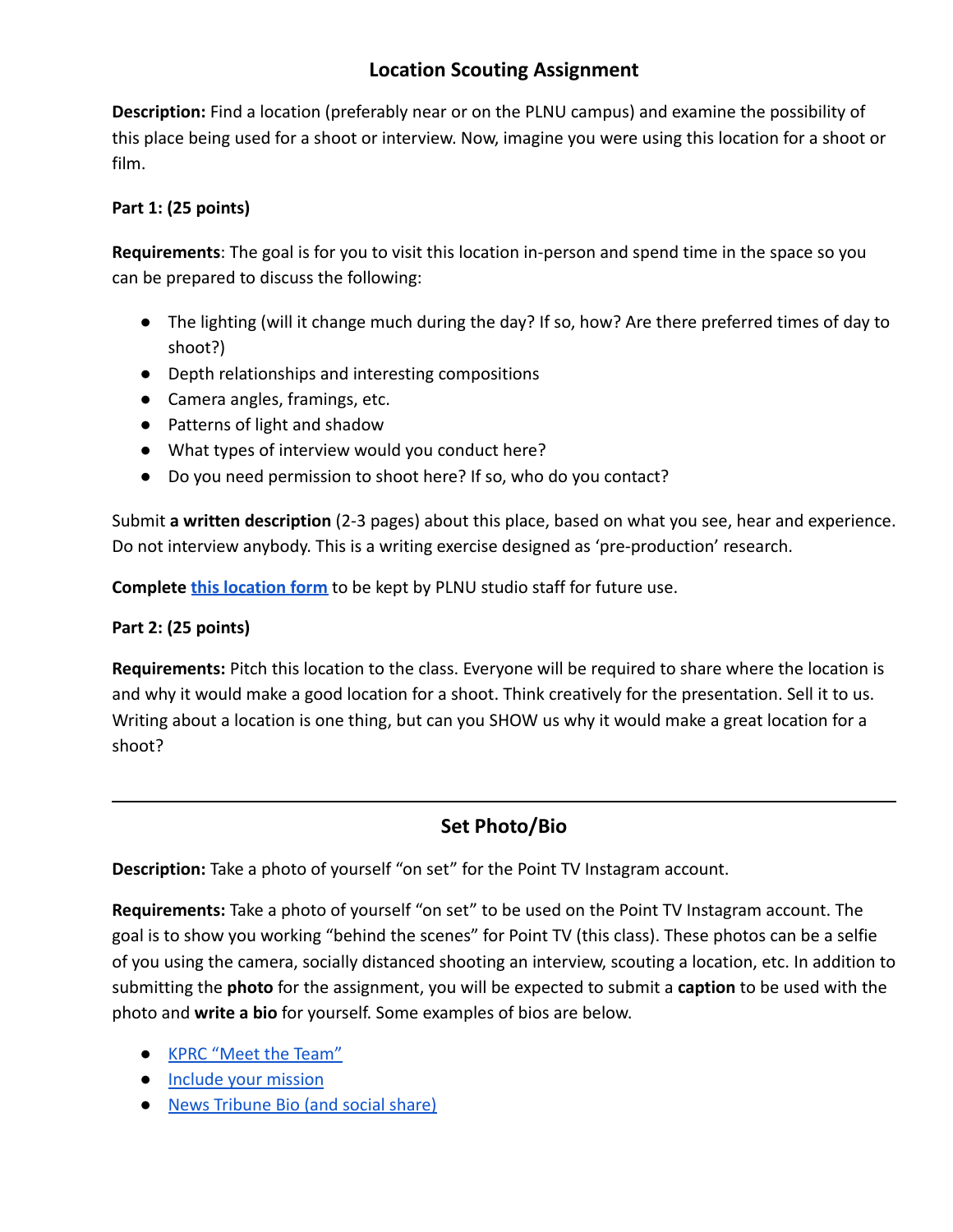# **Copyright Assignment:**

**Description:** Students will decide whether or not they should use content in a video.

**Requirements:** Students will tell a story using only still images, text and music. The students will choose a topic from history, a current event, person, celebrity, athlete, etc. The final video should be around 60 seconds in length. Students will use images gathered from the internet, keeping copyright and fair use in mind. All images should be properly attributed and legally useable.

# **Set Design Assignment (In-Class)**

**Description:** In groups, students will design three different sets.

**Requirements**: Students will work together to set-up the studio for the appropriate set for the following situations:

- 1. In-Depth/Investigative report (Local News)
- 2. TV talk show (one-on-one)
- 3. Multi-guest in-studio interview

# **Commercial Assignment (In-Class)**

**Description:** In groups, students write, direct, produce a commercial using the green screen.

**Requirements**: Students will work together to create a commercial using the in-studio green screen.

## **Field Production Assignment**

**Description:** You are a TV field producer and are responsible for acquiring a shoot location, finding interviews and preparing the crew for the production shoot.

#### **Requirements:**

- 1. **Choose one of these topics:** environment, crime, PLNU campus community, health, technology, business
- **2. Pitch a story/TV show related to the topic you selected:** The pitch should include the best practices discussed in class.